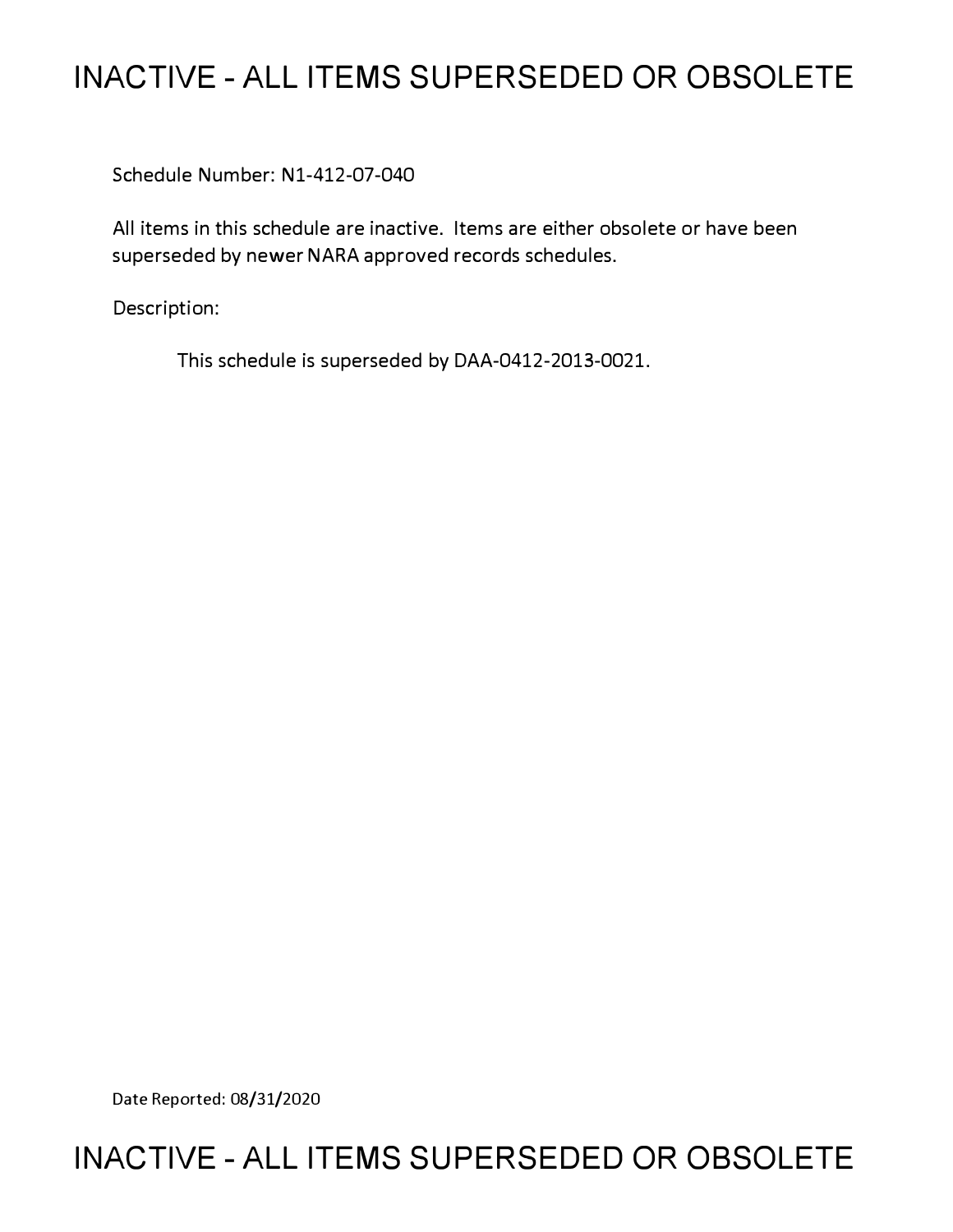|                                                                                |                                                                                                                                                                                                                                                                                                                                                                                                                                                                                            |                     |             |                                                                                                                                                                                                   |                                | NV                                         |  |
|--------------------------------------------------------------------------------|--------------------------------------------------------------------------------------------------------------------------------------------------------------------------------------------------------------------------------------------------------------------------------------------------------------------------------------------------------------------------------------------------------------------------------------------------------------------------------------------|---------------------|-------------|---------------------------------------------------------------------------------------------------------------------------------------------------------------------------------------------------|--------------------------------|--------------------------------------------|--|
| <b>REQUEST FOR RECORDS DISPOSITION AUTHORITY</b>                               |                                                                                                                                                                                                                                                                                                                                                                                                                                                                                            |                     |             | <b>JOB NUMBER</b>                                                                                                                                                                                 |                                |                                            |  |
| To: NATIONAL ARCHIVES and RECORDS ADMINISTRATION (NIR)<br>WASHINGTON, DC 20408 |                                                                                                                                                                                                                                                                                                                                                                                                                                                                                            |                     |             | $\frac{N_1 - 412 - 07}{\frac{D}{1}}$<br><b>DATE RECEIVED</b>                                                                                                                                      |                                |                                            |  |
| ٠<br>1. FROM (Agency or establishment)                                         |                                                                                                                                                                                                                                                                                                                                                                                                                                                                                            |                     |             | <b>NOTIFICATION TO AGENCY</b>                                                                                                                                                                     |                                |                                            |  |
| U.S. Environmental Protection Agency                                           |                                                                                                                                                                                                                                                                                                                                                                                                                                                                                            |                     |             |                                                                                                                                                                                                   |                                |                                            |  |
| 2. MAJOR SUBDIVISION                                                           |                                                                                                                                                                                                                                                                                                                                                                                                                                                                                            |                     |             |                                                                                                                                                                                                   |                                |                                            |  |
| Pesticides                                                                     |                                                                                                                                                                                                                                                                                                                                                                                                                                                                                            |                     |             | In accordance with the provisions of 44 U.S.C.<br>3303a,<br>the<br>disposition request,<br>including<br>amendments, is approved except for items that may<br>marked Adisposition not approved≆ or |                                |                                            |  |
| 3. MINOR SUBDIVISION                                                           |                                                                                                                                                                                                                                                                                                                                                                                                                                                                                            |                     | be          |                                                                                                                                                                                                   |                                |                                            |  |
| Headquarters                                                                   |                                                                                                                                                                                                                                                                                                                                                                                                                                                                                            |                     |             | Awithdrawn≅ in column 10.                                                                                                                                                                         |                                |                                            |  |
| 4. NAME OF PERSON WITH WHOM TO CONFER                                          |                                                                                                                                                                                                                                                                                                                                                                                                                                                                                            | 5. TELEPHONE        | <b>DATE</b> |                                                                                                                                                                                                   | ARCHIVIST OF THE UNITED STATES |                                            |  |
| John B. Ellis                                                                  |                                                                                                                                                                                                                                                                                                                                                                                                                                                                                            | 202-566-1643        |             | $31 + (07$                                                                                                                                                                                        | Alu Weite                      |                                            |  |
| is not required;                                                               | I hereby certify that I am authorized to act for this agency in matters pertaining to the disposition of its records and that the records<br>proposed for disposal on the attached 2 page(s) are not now needed for the business of this agency or will not be needed after the<br>retention periods specified; and that written concurrence from the General Accounting Office, under the provisions of Title 8 of the<br>GAO manual for Guidance of Federal Agencies,<br>is attached; or | has been requested. |             |                                                                                                                                                                                                   |                                |                                            |  |
| <b>DATE</b>                                                                    | <b>TITLE</b>                                                                                                                                                                                                                                                                                                                                                                                                                                                                               |                     |             |                                                                                                                                                                                                   |                                |                                            |  |
| SIGNATURE OF AGENCY REPRESENTATIVE<br>-807<br>John BETTS/21244                 |                                                                                                                                                                                                                                                                                                                                                                                                                                                                                            |                     |             | <b>Agency Records Officer</b>                                                                                                                                                                     |                                |                                            |  |
| 7. Item<br>No.                                                                 | <b>8. DESCRIPTION OF ITEMAND PROPOSED DISPOSITION</b>                                                                                                                                                                                                                                                                                                                                                                                                                                      |                     |             | 9. GRS OR SUPERSEDED<br><b>JOB CITATION</b>                                                                                                                                                       |                                | <b>10. ACTION TAKEN</b><br>(NARA USE ONLY) |  |
|                                                                                | EPA 324 Special Review Files                                                                                                                                                                                                                                                                                                                                                                                                                                                               |                     |             |                                                                                                                                                                                                   | NC1-412-85-24/9                |                                            |  |

|         |  | 8/15/07 Corres Set to Aser/Numb/rumE/Numu/NR |                                                                    |  |
|---------|--|----------------------------------------------|--------------------------------------------------------------------|--|
| 115-109 |  | PREVIOUS EDITION NOT USABLE                  | STANDARD FORM SF 115 (REV. 3-91)<br>Prescribed by NARA 36 CFR 1228 |  |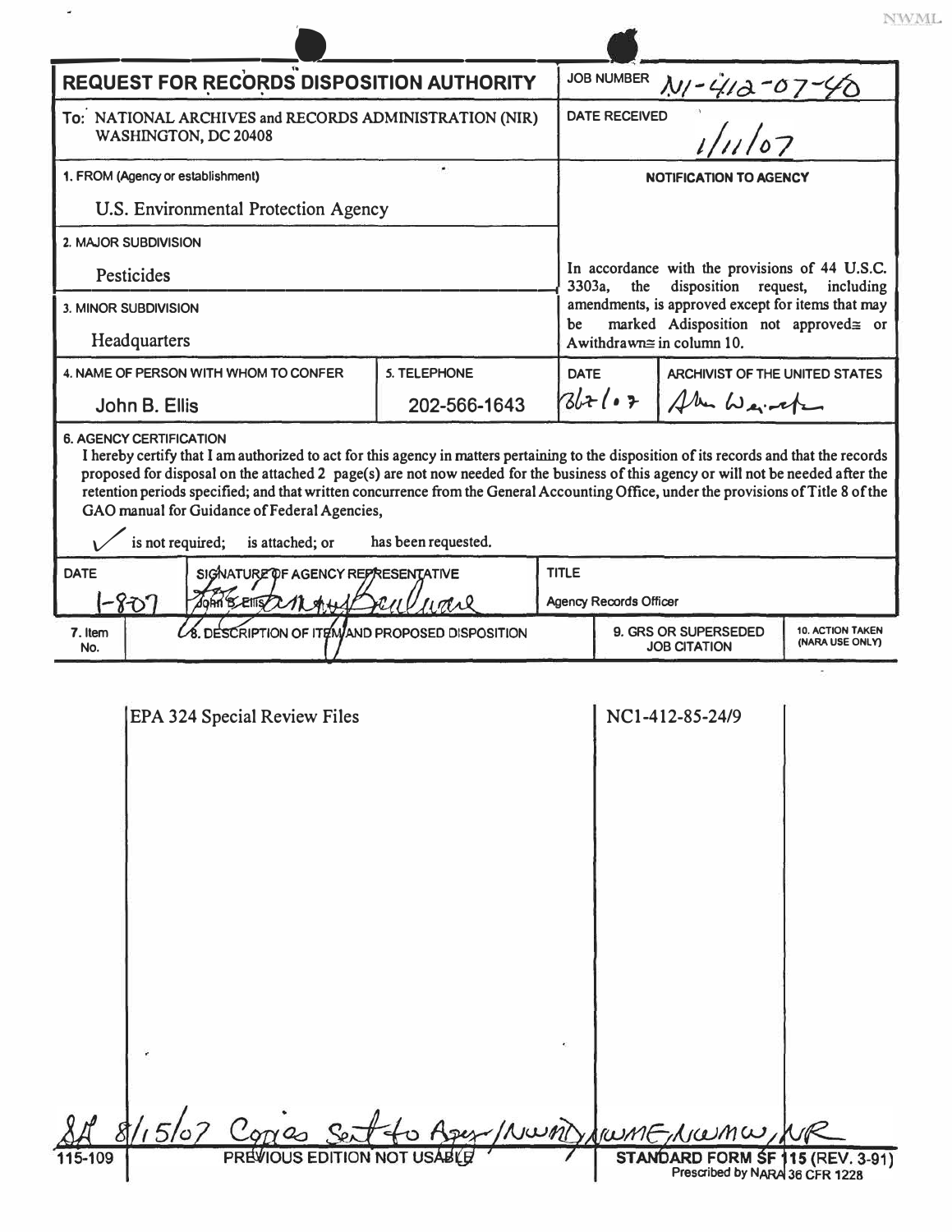..

# **EPA Records Schedule 324**

**Status:** Final, 02/29/2008

**Title:** Special Review Files

**Program:** Pesticides

**Applicability:** Headquarters

**Function:** 108-025-06-01 - Ensure Safe Use of Pesticides

#### **NARA Disposal Authority:**

This schedule authorizes the disposition of the record copy in any media (media neutral), excluding any records already in electronic form. Records designated for permanent retention must be transferred to the National Archives in accordance with NARA standards at the time of transfer.

•  $N1-412-07-40$ 

## **Description:**

Records were formerly called Rebuttal Presumption Against Registration (RPAR). File contains data used in review of a chemical suspected of meeting risk criteria in the following areas: acute and chronic toxicity, reproduction, reduction in wildlife, endangered species and non-target animals, and lack of emergency treatment. Files include correspondence, exposure/risk and benefit analyses, environmental fate profiles, Federal Register notices, technical literature, company submitted data, science reviews, evaluation and validation of rebuttals, Scientific Advisory Panel reports and United States Department of Agriculture reports, registration data, press releases, draft and final position documents with comments, concurrences, and associated bibliographies.

#### **Disposition Instructions:**

**Item a(l):** Record copy- Nonelectronic

- **Permanent**
- Close inactive records when final position document is published in the Federal Register, compiled into the administrative record, and sent to PMSD for PDMS archive.
- Transfer to the National Archives 20 years after file closure. If record is microform, destroy paper after quality assurance is completed.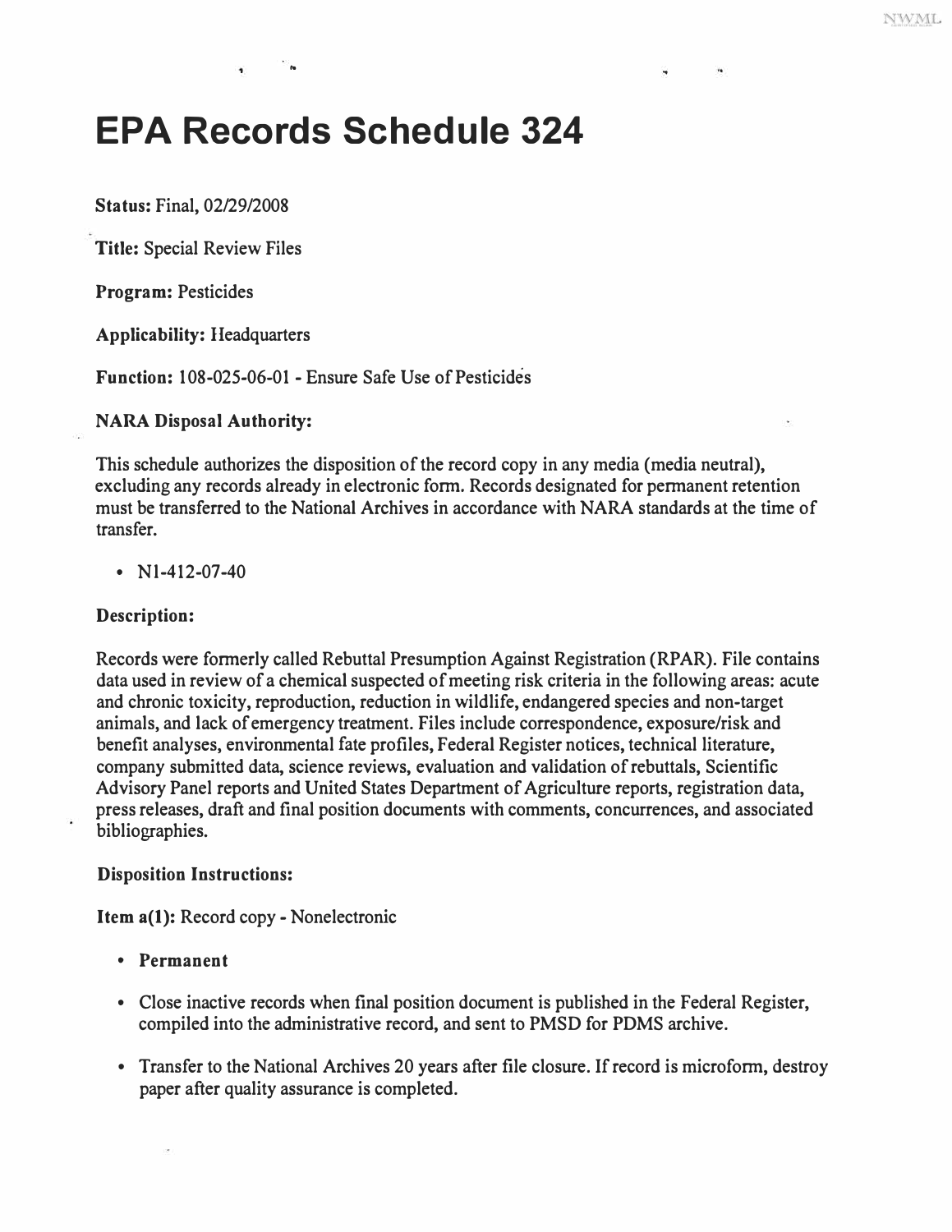# **Item a(2): Record copy - Electronic**

,.

- **Permanent**
- **Close inactive records when final position document is published in the Federal Register, compiled into the administrative record, and sent to PMSD for PDMS archive.**
- **Transfer to the National Archives 5 years after file closure, with any related documentation and external finding aids, as specified in 36 CFR 1228.270 or standards applicable at the time.**

**Item a(3): Electronic copy of records transferred to the National Archives** 

- **Disposable**
- **Close file upon transfer to the National Archives.**
- **Delete after electronic record copy is successfully transferred to the National Archives.**

### **Guidance:**

**Records are indexed as part of the Pesticides Document Management System (PDMS), scheduled as EPA 335.** 

**Records that are microformed are to be produced in accordance with standards in 36 CFR 1230.10 and 36 CFR 1230.20.** 

**Specific legal citations include:** 

- **Federal Insecticide, Fungicide, and Rodenticide Act, as amended, Sec. 3, 6, 25 40 CFR Part 154**
- 

## **Reasons for Disposition:**

**The disposition instructions have been rewritten as media neutral to allow for maintaining the**  record copy in EPA's electronic recordkeeping system. The retention is unchanged.

**The following changes were made in the 02/29/2008 version:** 

- 
- **Divided item a into three subitems, a(l)-(3). Revised the titles of disposition items a(l)-(3). Revised the disposition instruction for item a(3).**
-